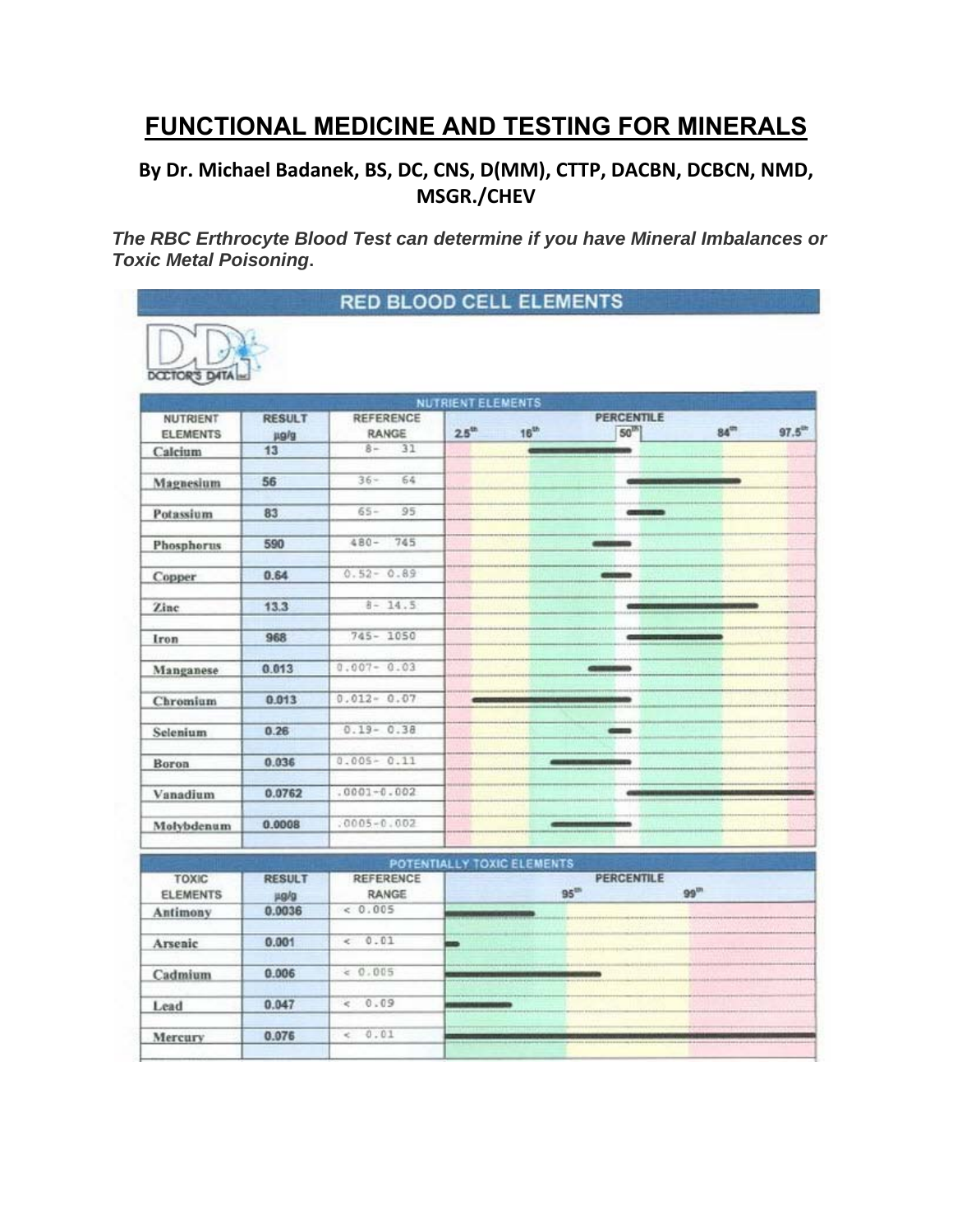There are many sources for the evaluation of Essential Elements (Minerals) and Toxic elements (Heavy Poisonous Metals) for the healthcare provider to choose from. However, the most effective check/balance of these two mentioned categories is through Red Blood Cell analysis.

This form of evaluation tells the clinician exactly what is in the cells affecting the body. In other testing procedures, there can be an element of concern with contamination or inability to have effective cellular levels. A prime example is a clinician checking minerals or heavy metals from your Blood Serum vs. Packed Red Blood cells. You will have a total different readout in the Serum Sample vs. Packed Red Blood Cells. Hair Analysis for minerals and heavy metals has many more variables to skew the final test results.

After 37+ years of clinical practice of Functional/Integrative medicine, I personally believe **the Red Blood Cell Analysis** for minerals and heavy metals is by far the best studies and are *reproducible.*

Essential minerals are necessary for life, assisting in the production of energy and other important biochemical processes.

Mineral insufficiencies, excesses, or imbalances can lead to illness.

Toxic elements, such as mercury or cadmium, may accumulate in the body due to chronic exposure and may lead to illness at very small amounts.

Some elements, such as lead, mercury, and cadmium, become toxic when too many sneak into the body.

This can lead to chronic symptoms, both physical and mental. These minerals are required for the body's structural tissues and for metabolic functions, particularly enzyme reactions. However, deficiencies or imbalances among elements can lead to problems.

## **For Example:**

- Low zinc is associated with poor wound healing, weight problems, depressed libido, hair loss, and impotence.
- Low magnesium is associated with cardiovascular problems, depression, and anxiety.
- Low copper is associated with joint pain, elevated cholesterol, anemia, and reduced resistance to infection.
- Low manganese is associated with back and joint problems, hypoglycemia, and allergies.

Such imbalances can result from toxins, an improper diet, genetic predisposition, maldigestion or malabsorption of food, some medications, excess stress or an improper balance of nutritional supplements.